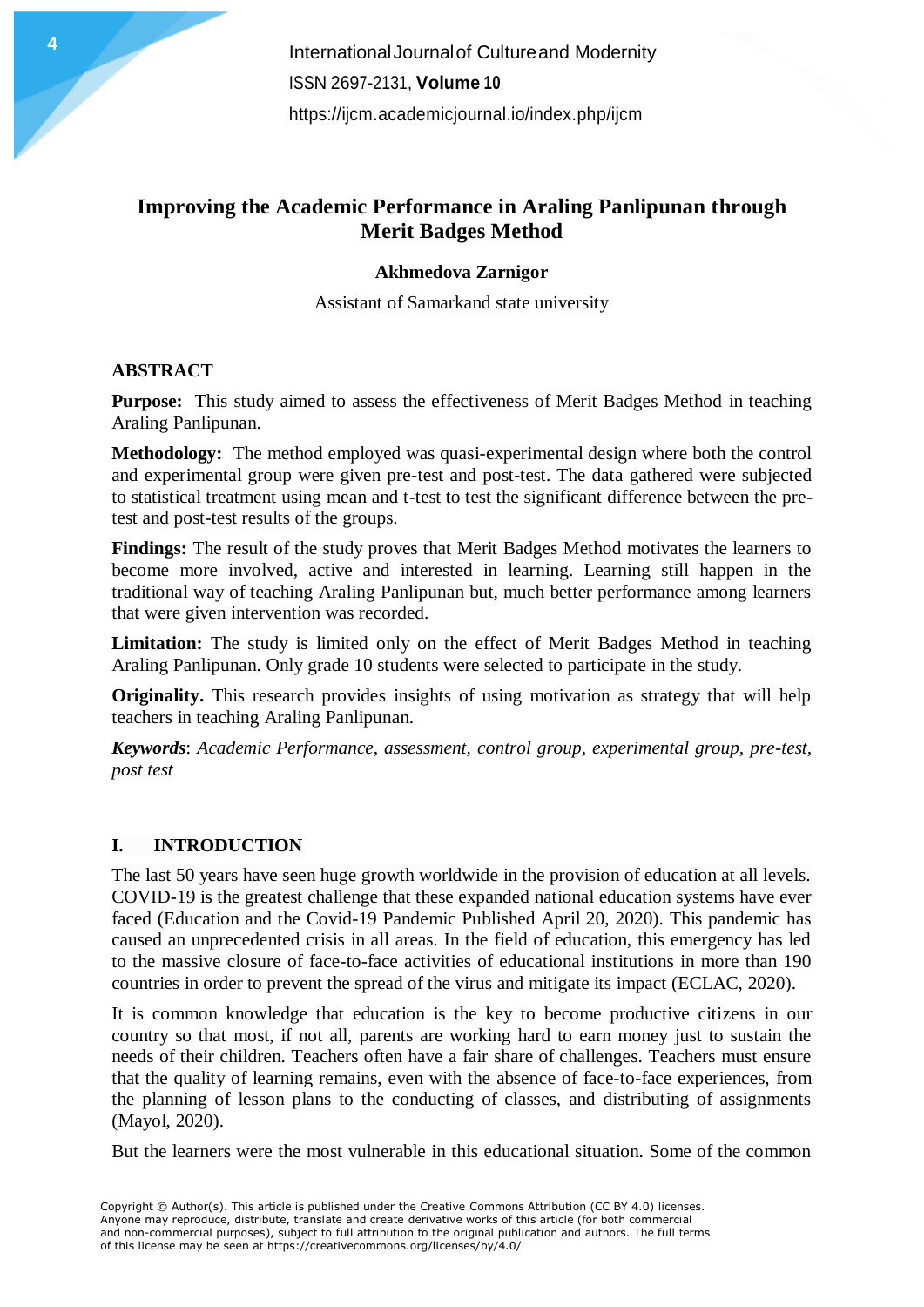issues raised which could affect students were as to whether or not some students were able to concentrate at home especially if a parent had lost their job or if they were being expected to look after younger siblings while their parents were at work, and other similar situations that lead to a huge number of students who failed to submit their activities on time (Gillis, 2020)

As educators gear with the "new normal" set-up in this Covid-19 pandemic, this is the appropriate time for teachers to use their discomfort to forge a new paradigm. Teachers should not only be an issuer of educational content but a master curator of learning resources. Teachers should design efficient and effective strategies for continuous engagement of students (Gamiao, 2020).

While many learners are fluent and can continue to study independently, others are struggling to rapidly expand their skill sets and become fluent in this kind of new normal situation they have never, or perhaps only briefly, explored. That is the reason why schools need to walk a tightrope of keeping students motivated while not letting their own morale down. Student motivation should be a major concern, irrespective of all teachers and the institution itself (Nagpal, 2020).

This paper aimed to provide educators and policy makers with guidance and insights about the level of performance among learners in a remote learning situation and how a certain strategies and guidance of teachers in the learning process promotes a better learning outcome among students. Therefore, this research aimed to investigate on the effectiveness of using Merit Badges in improving the academic performance in Araling Panlipunan specifically, it aimed to answer the following questions:

- 1. What is the level of performance of the control and experimental group before the intervention?
- 2. What is the level of performance of the control and experimental group after the intervention?
- 3. Is there a significant difference in the performance of the control and experimental group during and after the intervention?

### **B. Hypothesis**

There is no significant difference in the performance of the control and experimental group during and after the intervention.

# **II. BRIEF REVIEW OF RELATED LITERATURE AND STUDIES**

The Department of Education's (DepEd) battle cry "Sulong Edukalidad" adheres to the Basic Education Learning Continuity Plan for School Year 2020-2021. The pandemic, as pointed out by DepEd, has brought changes to the lives and activities of the human race worldwide in ways that were never imagined or expected. The unprecedented situation brought about challenges and opportunities to the different sectors of the community and society (Abu, 2020).

The education department says over 24 million students are back to school this year, more than 3 million lower than last year's 27.7 million students. This pandemic caused a lot of struggles not only among parents and teachers but most of all, among learners who have no choice but to persevere.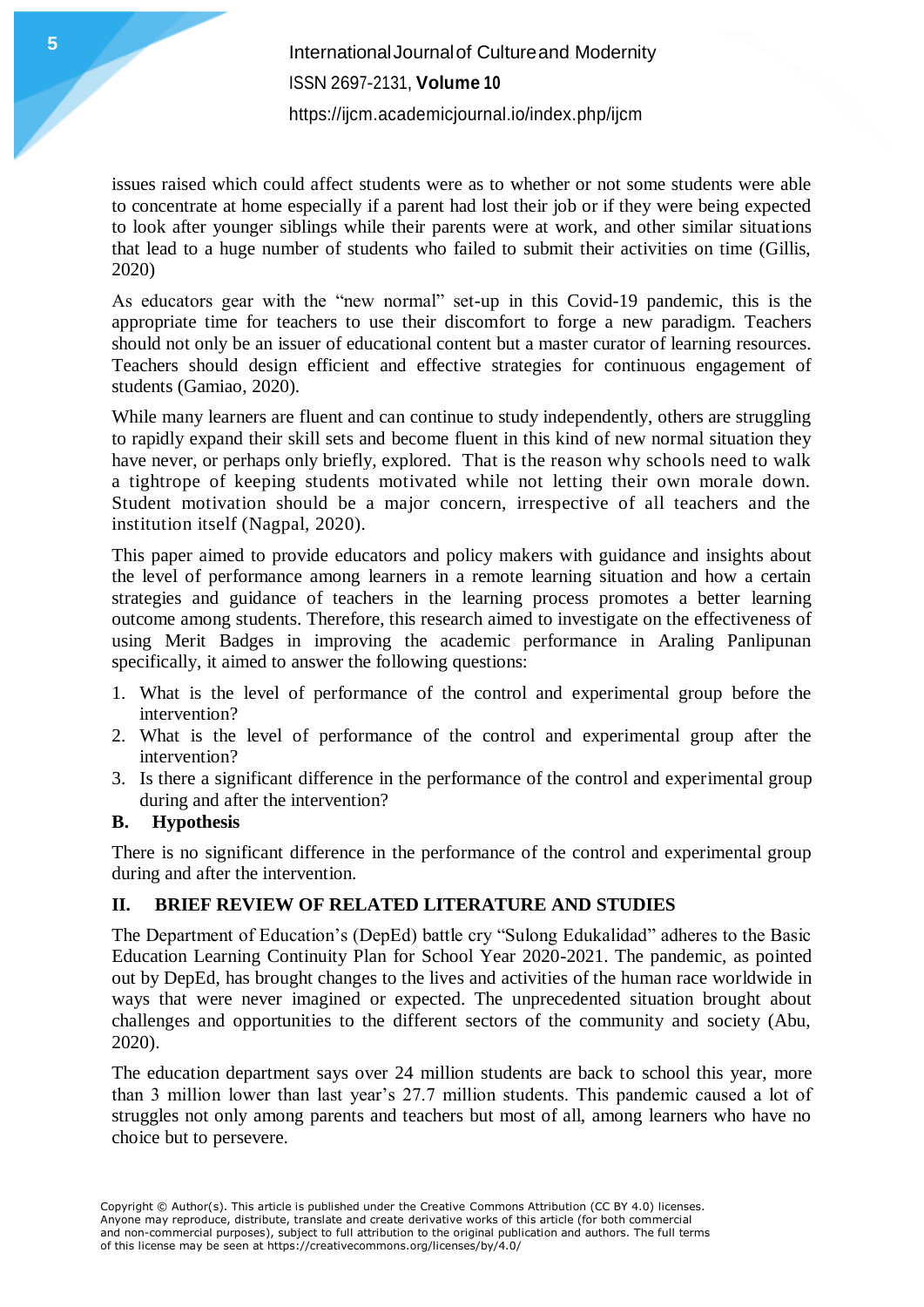InternationalJournalof Cultureand Modernity ISSN 2697-2131, **Volume 10** <https://ijcm.academicjournal.io/index.php/ijcm>

#### **Students challenges**

Whatever mode of flexible learning the school may implement, teachers and administrators are undoubtedly concerned with maintaining student engagement. Many challenges come to mind, but they can generally be divided into three general categories according to Engagement as a Challenge: Getting Student's Attention in the New Normal of Learning, 2021 and these are administrative*,* social and motivation. Administrative, because some modes of learning are conducted without a teacher or facilitator, and students may get confused on how they could progress through the course, especially if they are not aware of the expected or desired outcome. At times, students might need the continuous guidance of their teachers through virtual means. Next is social, administrators can expect their students to feel isolated, since these modes of learning are conducted without the interaction between students and teachers seen in the traditional classroom. The last one is motivation, as students are compelled to continue their education from their own homes; they face an entirely different set of distractions that may hinder them from completing the required coursework.

#### **Importance of Motivation**

Motivation is the force which provides the impetus for human behavior, causing individuals to initiate and sustain goal-directed actions (Bear, 2020). It is related to the person's will to embrace or get involved in a task or a process of action and serves to explain why individuals pursue some courses of action but avoid others (Alkaabi, S., Alkaabi, W., Vyver G., 2017)

A student may be unmotivated for a variety of reasons: They may feel that they have no interest in the subject, find the teacher's methods un-engaging or be distracted by external forces. It may even come to light that a student who appeared unmotivated actually has difficulty learning and is in need of special attention.

While motivating students can be a difficult task, the rewards are more than worth it. Motivated students are more excited to learn and participate. Some students are selfmotivated, with a natural love of learning. But even with the students who do not have this natural drive, a great teacher can make learning fun and inspire them to reach their full potential.

There are six ways to get the students excited about learning and these are, clearly define objectives, lever age competition, giving students some control, designing a reward system, knowing your students and tracking their progress ("Technology Enhanced Learning in Higher Education; Motivation, Engagement and Academic Achievement," 2019)

Setting expectations and making reasonable demands encourages students to participate, but sometimes students need an extra push in the right direction. Offering students small incentives makes learning fun and motivates students to push themselves. Incentives can range from small to large giving a special privilege to an exemplary student, to a class pizza party if the average test score rises. Rewards give students a sense of accomplishment and encourage them to work with a goal in mind

#### **Role of Teachers**

According to Davion (2017), teachers can increase students' motivation to learn. While students may have an innate desire to learn, the external support provided by the teacher has a significant impact on students' learning. The teacher's role in motivation includes, but is not limited to, creating an environment conducive to learning. The teacher's role in encouraging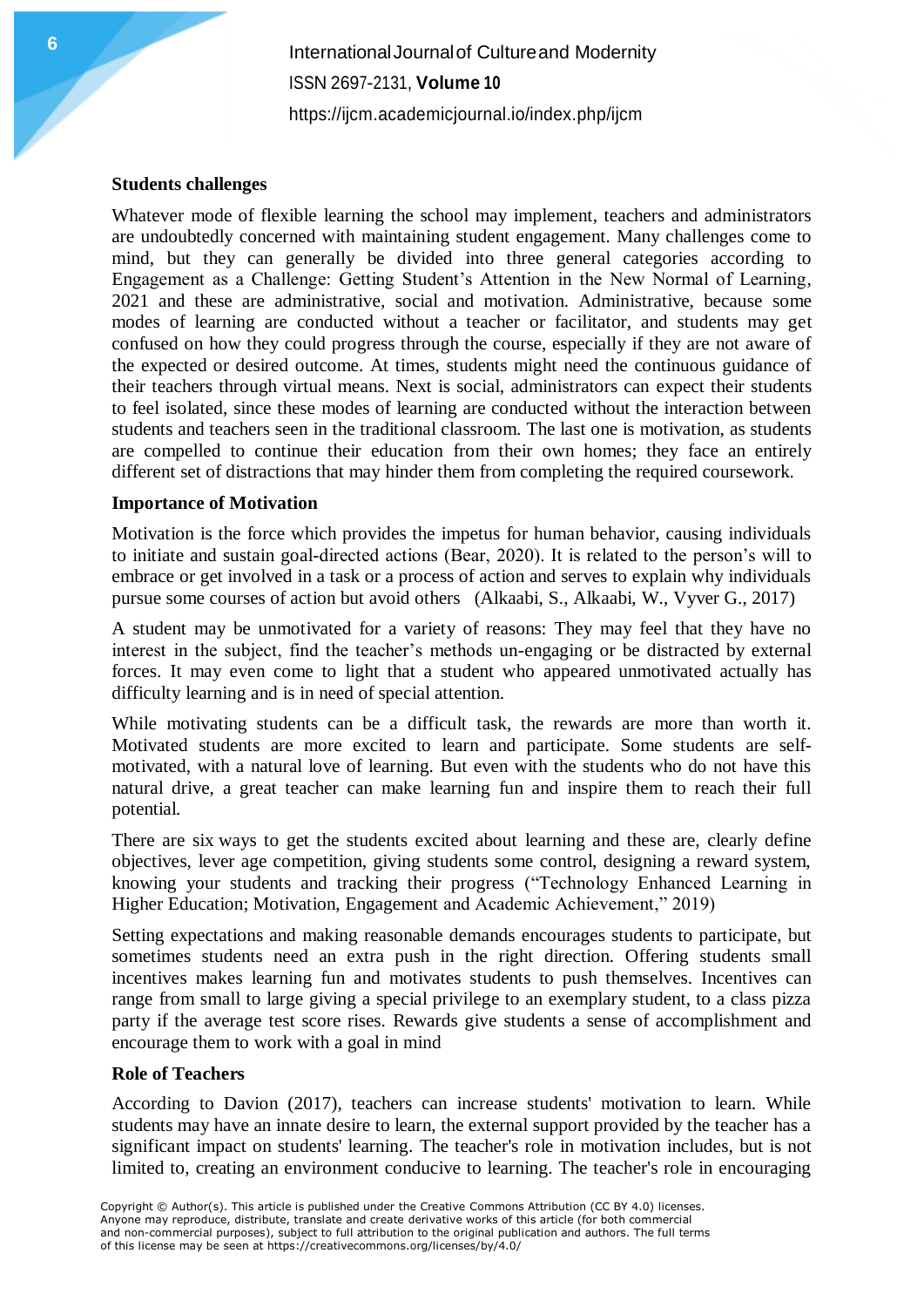support of students' autonomy, relevance, and relatedness of the material increases motivation to learn. Additionally, the teacher's ability to develop students' competence, interest in subject taught, and perception of self-efficacy are all important factors that influence students' motivation to learn.

One of the most difficult aspects of [becoming a teacher](https://teach.com/where) is learning how to motivate your students. It is also one of the most important. Students who are not motivated will not learn effectively. They won't retain information, they won't participate and some of them may even become disruptive (Teach.com, 2020). The nature of motivation and learning strategy use is vital to improving student learning outcomes. Teachers must be trained to integrate the essence of motivational beliefs and the need for students to use all kinds of strategies during instructions. In addition, teachers should assist their students to clearly understand the need for them to build up beliefs like task value, self-efficacy for learning and performance, intrinsic goal orientation, and control for learning beliefs as well as use of critical thinking, effort regulation, and peer and help seeking strategies to enhance their learning process. For instance, teachers can promote students' task value for lessons by stressing the value of education to students' future (Gbollie & Keamu, 2017).

Covid 19 pandemic brought a lot of educational challenges not only among teachers but most specially to the learners. Learners experienced the lack of motivational drive for them to continue studying because of the different factors like family obligation, distraction and lack of guidance.

Providing motivational support among learners in this time of pandemic is a huge factor that will contribute to their educational needs, that is why teachers role in providing motivation in this time of pandemic is very vital.

### **CONCEPTUAL FRAMEWORK**

This study was anchored on the Self Determination Theory of Intrinsic and Extrinsic Motivation by Ryan and Deci 2020. According to Ryan and Deci, to be motivated means to be moved to do something. A person who feels no impetus or inspiration to act is thus characterized as unmotivated, whereas someone who is energized or activated toward an end is considered motivated.

In Self-Determination Theory there is a distinction between different types of motivation based on the different reasons or goals that give rise to an action. The most basic distinction is between intrinsic motivation, which refers to doing something because it is inherently interesting or enjoyable, and extrinsic motivation, which refers to doing something because it leads to a separable outcome.

Intrinsic motivation is defined as the doing of an activity for its inherent satisfactions rather than for some separable consequence. When intrinsically motivated a person is moved to act for the fun or challenge entailed rather than because of external prods, pressures, or rewards.

Extrinsic motivation thus contrasts with intrinsic motivation, which refers to doing an activity simply for the enjoyment of the activity itself, rather than its instrumental value (Ryan  $\&$ Deci, 2020).

The study used an Input-Process-Output Model to show the research paradigm of the study. In the IPO model, a process was viewed as a series of boxes (processing elements) connected by inputs and outputs. Information or materials object flows through series of tasks or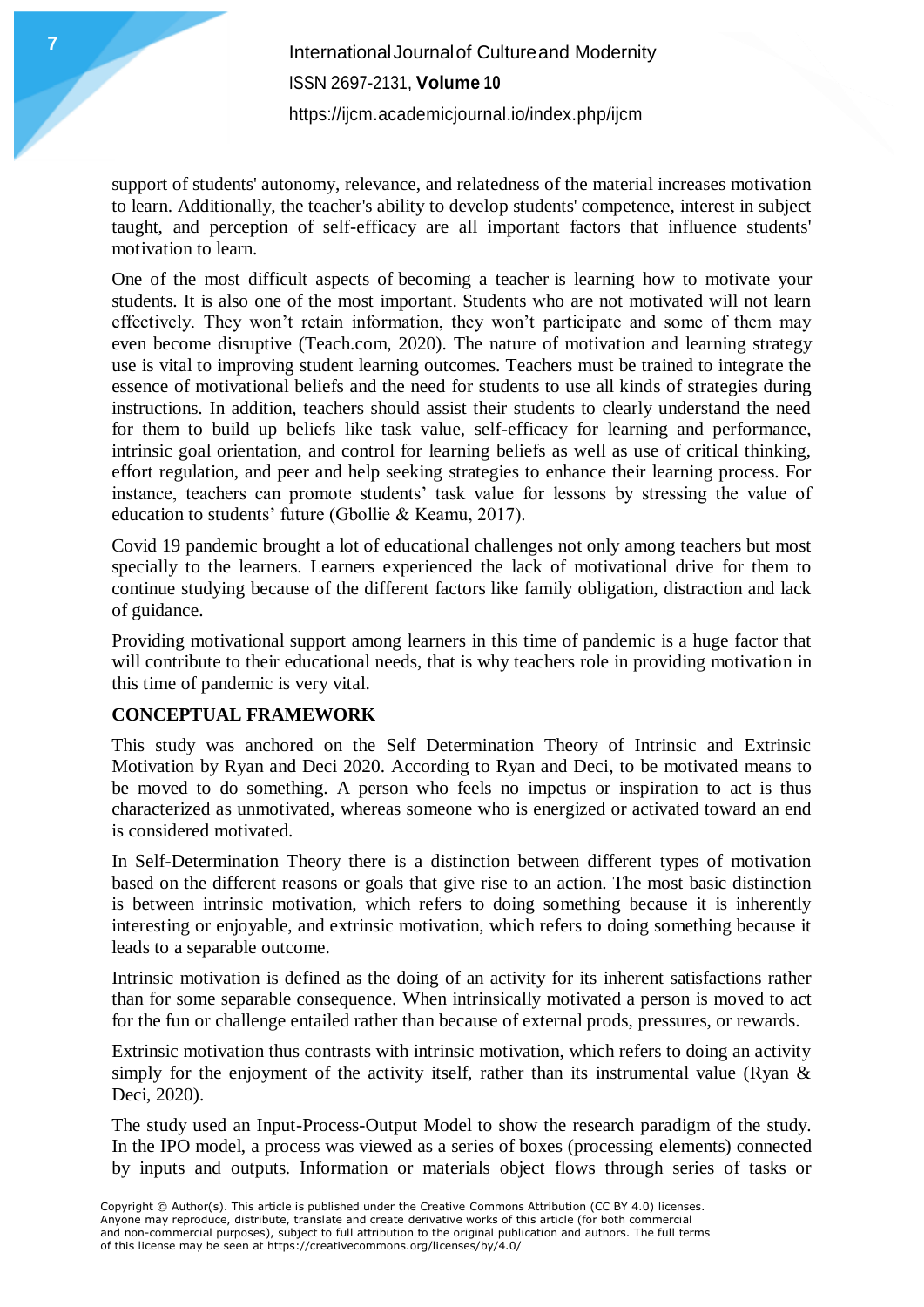InternationalJournalof Cultureand Modernity ISSN 2697-2131, **Volume 10** <https://ijcm.academicjournal.io/index.php/ijcm>

activities based on a set of rules or decision points. Flow chart and process diagrams are often used to present the process. What goes in the input; what causes the change is the process; what comes out is the output. (Agus, A. & Aziza, N., 2019)





### **Figure 1.The Research Paradigm on the Effect of Merit Badges Method in Relation to the Academic Performance of Grade 10 Students**

The major concept of this study was focused on the use of Merit Badges Method in teaching Araling Panlipunan.

The research paradigm that guided this study was seen in Figure 1. The researcher used the Input, Process, Output or IPO model.

The input box contains the experimental and control group of grade 10 students in Langgas National High School.

The process box involved the different approaches and activities that commenced by the researcher to gather valid data on the designated problem which yielded the necessary findings and conclusions as a basis for offering sound and feasible recommendations.

For the output box, an enhanced student's academic performance in Araling Panlipunan was eventually became the outcome or result of study.

### **III. SCOPE AND LIMITATIONS**

Forty-seven students from Grade 10 Evergreen and another forty-seven students from Grade 10 Buerano were the subjects of the study. Grade 10 Buerano was the experimental group where the researcher conducted the Merit Badges Method in teaching Araling Panlipunan, while Grade 10 Evergreen was the control group were the researcher utilize the usual method in teaching Araling Panlipunan. The researchers chose these groups of respondents because these two sections were the only Grade 10 section in Langgas National High School. These two were considered to be both hetero sections.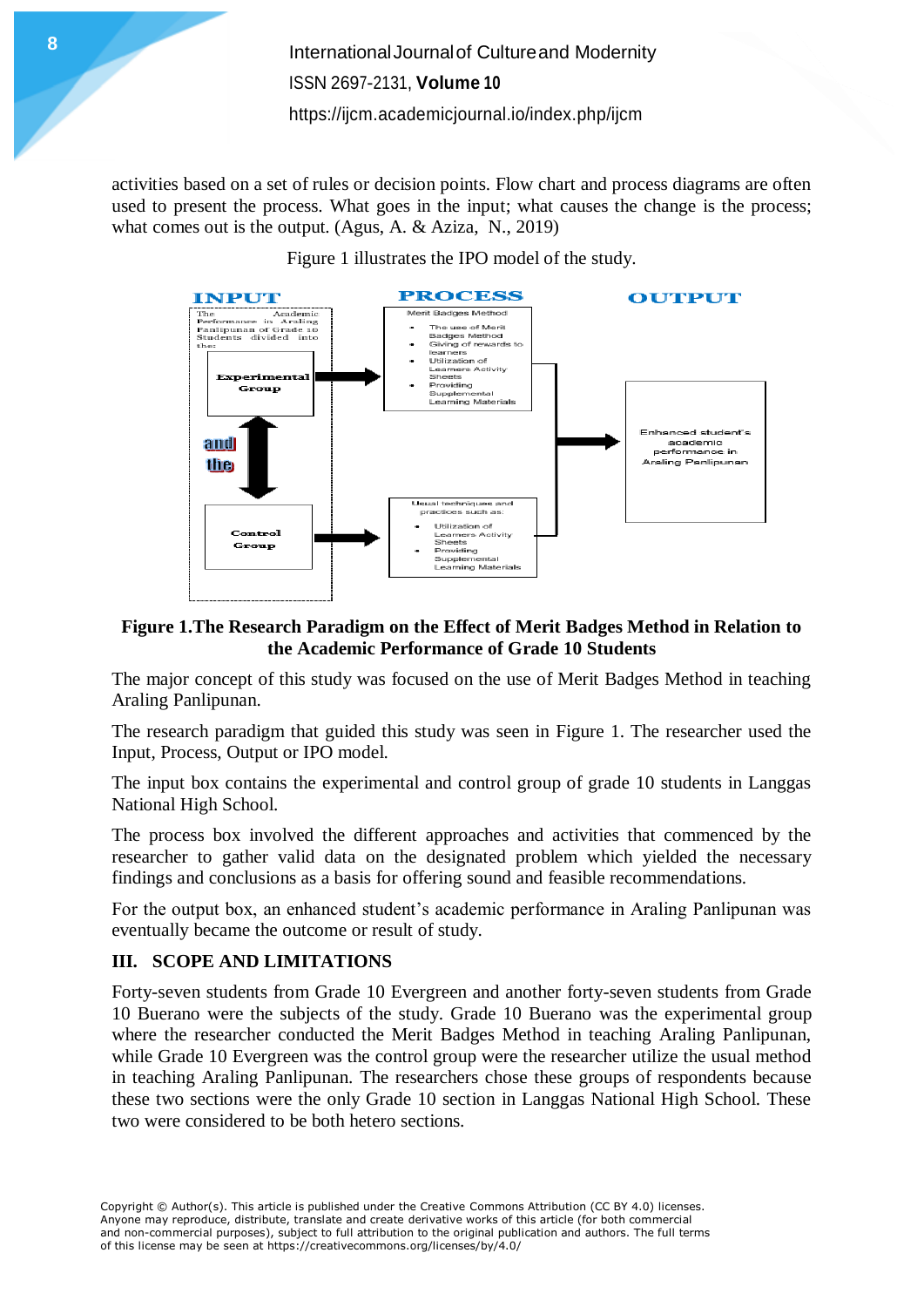InternationalJournalof Cultureand Modernity ISSN 2697-2131, **Volume 10** https://ijcm.academiciournal.io/index.php/ijcm

#### **IV. METHODOLOGY**

The method that employed was quasi-experimental a kind of research that involves the manipulation of an independent variable without the random assignment of participants to condition or orders of conditions. In this study both the control and experimental group were given pre-test and post-test. The data gathered were subjected to statistical treatment using mean and t-test to test the significant difference between the pre-test and post-test results of the groups.

The experimental group was subjected to Merit Badges Method as an interventional approach in teaching Araling Panlipunan. Merit Badges Method aimed to provide a motivating strategy for students to survive in the new normal situation of studying.

In the implementation of Merit Badges Method , the researchers provided different kinds of Merit Badges as a reward for students depending on the good traits that the students manifest. Some of the rewards that were given are : Most Organized Output of the Week, Most Punctual, Most Creative, Best Performance Task Output, With Complete Outputs, and Parents' Perfect Attendance. These badges were attached to the students output weekly or as necessary.

The main instrument used in this research was an instrument from a test bank that undergone series of item analysis to determine the validity of each test item. This instrument consisted of thirty item test questions that measured the different skills of students like knowledge skills, comprehension, analyzing, and application skills. Questions were selected depending on the topics or lessons covered by the learning competencies in Araling Panlipunan 10 during the third quarter.

The researcher sought permission to conduct this study from the office of the principal/OIC of Langgas National High School through a letter. Upon the approval of the principal/OIC, instrument was distributed to gather all the needed data to achieve the aim of the study.

Lastly, all the data gathered were tallied, tabulated, analyzed and interpreted.

### **V. RESULTS AND DISCUSSION**

Merit Badges Method as an intervention strategy provided to the Grade10 learners of Langgas National High School is an effective strategy to enhance the learner's academic performance.

It was observed that this method or strategy have led to increase academic participation among learners in Araling Panlipunan. This study, however utilized a pre-test and post-test that covered Araling Panlipunan Competencies for quarter 3.

| Pretest       |                           | Ν  | Mean  | Std. Deviation | Std. Error<br>Mean |  |
|---------------|---------------------------|----|-------|----------------|--------------------|--|
| <b>Scores</b> | Control Group             | 40 | 14.50 | 3.810          | .602               |  |
|               | <b>Experimental Group</b> | 40 | 12.30 | 3.048          | 482                |  |

Table 1: Pre-test Result of Experimental and Control Group

Table1. The table above shows the level of performance of the control and experimental group before the intervention. The control group recorded a mean of 14.50 and a standard deviation of 3.810 with Standard Error Mean of .602 while the experimental group recorded a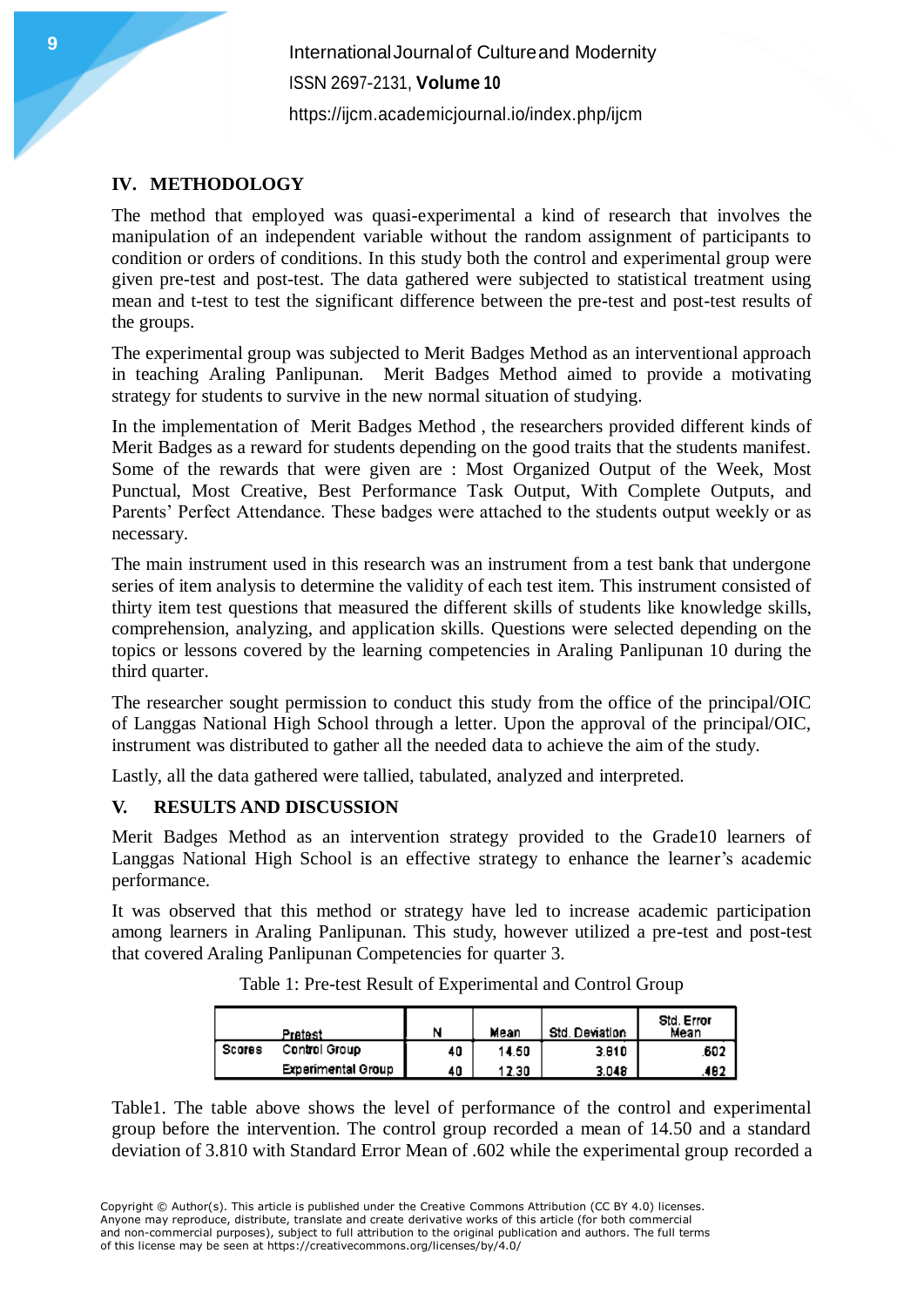mean of 12.30 and a standard deviation of 3.048 with Standard Error Mean of .482.

These data shows that the control group has a higher mean compare to the experimental group but the standard deviation of the experimental group is more dense compare to the control group.

| Posttest      |              | N  | Mean  | Std. Deviation | Std. Error<br>Mean |  |
|---------------|--------------|----|-------|----------------|--------------------|--|
| <b>Scores</b> | Control      | 40 | 20.60 | 5.692          | 900.               |  |
|               | Experimental | 40 | 26.50 | 3.789          | .599               |  |

Table 2: Post-test Result of Experimental and Control Group

Table 2. The table above shows the level of performance of the control and experimental group after the intervention. The control group recorded a mean of 20.60 and a standard deviation of 5.692 with Standard Error Mean of .900 while the experimental group recorded a mean of 26.50 and a standard deviation of 3.789 with Standard Error Mean of .599. The mean results of the control and experimental group also revealed that experimental group performs better than the control group.

The experimental group shows a much denser standard deviation compare to the control group which means that the experimental group members have almost in the same level of understanding compare to the control group.

Table 3: Difference in the Pre-test Result of Experimental and Control Group

|        |                                | Levene's Test for Equality of<br>Variances | t-fest for Equality of Means |       |        |                 |                    |                          |                                              |       |
|--------|--------------------------------|--------------------------------------------|------------------------------|-------|--------|-----------------|--------------------|--------------------------|----------------------------------------------|-------|
|        |                                |                                            |                              |       |        |                 |                    |                          | 95% Confidence Interval of the<br>Difference |       |
|        |                                |                                            | <b>Sig.</b>                  |       |        | Sig. (2-tailed) | Mean<br>Difference | Std. Error<br>Difference | Lower.                                       | Upper |
| Scores | Equal variances<br>assumed     | 2.056                                      | 156                          | 2.052 | 78     | .006            | 2.200              | 771                      | 664                                          | 3.736 |
|        | Equal variances not<br>assumed |                                            |                              | 2.652 | 74.421 | .006            | 2.200              | J7'                      | .663                                         | 3.737 |

Table 3. Using the Confidence Interval in the table it can be seen that the lower value of 0.664 and upper value of 3.736 does not certain and cross the value of zero, therefore there is a significant difference in the pre-test of the control and experimental group.

Table 4: Difference in the Post-test Result of Experimental and Control Group

|               |                                | Levene's Test for Equality of<br>Variances | t-test for Equality of Means |          |        |                 |                    |                         |                                              |          |
|---------------|--------------------------------|--------------------------------------------|------------------------------|----------|--------|-----------------|--------------------|-------------------------|----------------------------------------------|----------|
|               |                                |                                            |                              |          |        |                 |                    |                         | 95% Confidence interval of the<br>Difference |          |
|               |                                |                                            | Slo.                         |          | ď۴     | Sig. (2-tailed) | Mean<br>Difference | Std. Error<br>Ofference | Lower                                        | Upper    |
| <b>Scores</b> | Equal variances<br>assumed     | 4.924                                      | .029                         | $-5.457$ | 78     | .000            | $-5.900$           | 1 081                   | $-8.052$                                     | $-3.748$ |
|               | Equal variances not<br>assumed |                                            |                              | $-5.457$ | 67.893 | .000            | $-5.900$           | 1.091                   | $-8.058$                                     | $-3.742$ |

Table 4. Using the Confidence Interval in the table it can be seen that the lower value of - 8.052 and upper value of -3.748 does not certain and cross the value of zero. It is also evident that the P-value (sig.) is less than the level of sig which is 0.05, therefore there is a significant difference in the pre-test of the control and experimental group that rejected the null hypothesis.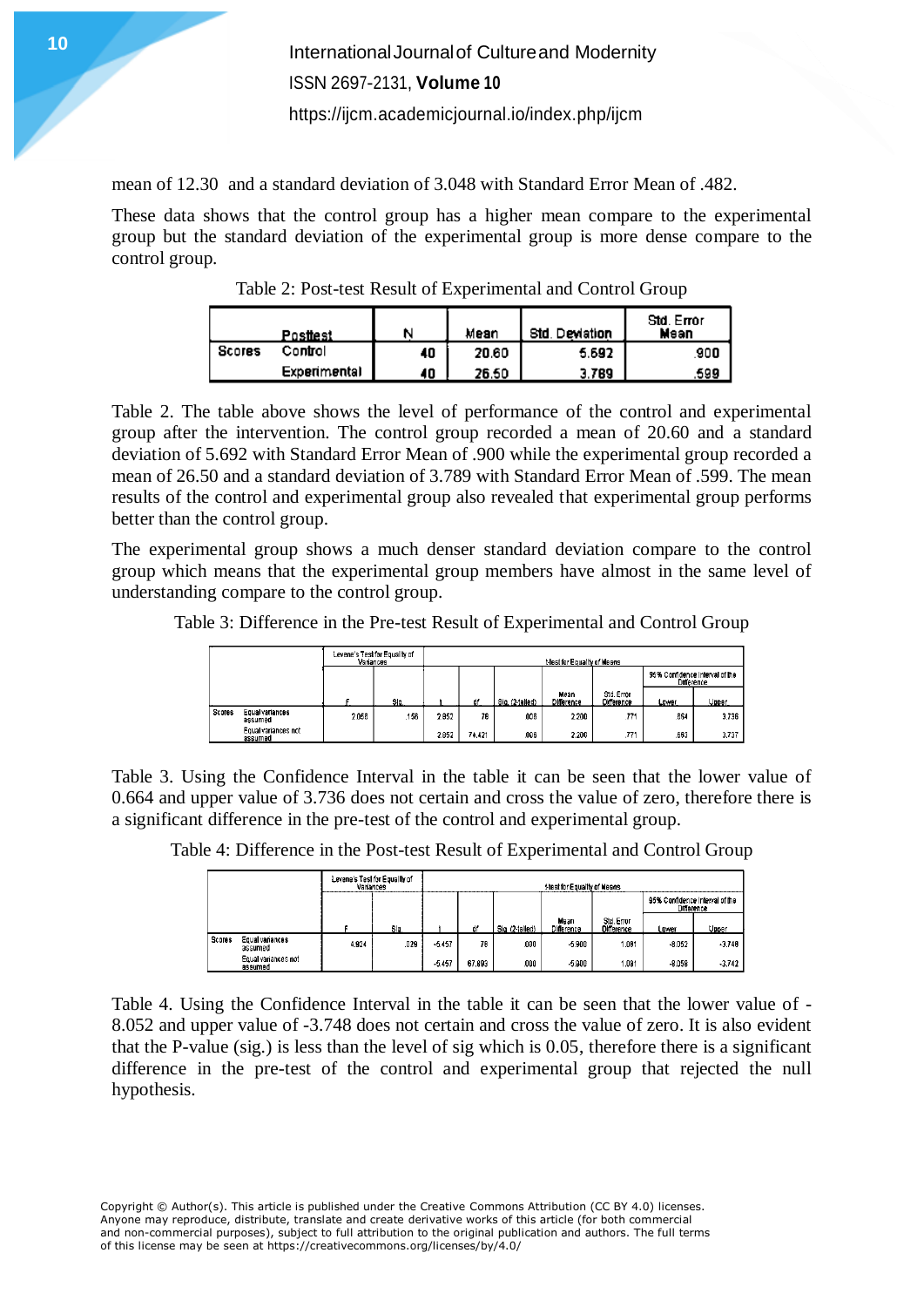**11** International Journal of Cultureand Modernity ISSN 2697-2131, **Volume 10** <https://ijcm.academicjournal.io/index.php/ijcm>

### **VI. CONCLUSIONS**

The study conducted primarily aimed of exploring the effect of Merit Badges Method as a motivational strategy on the achievement and performance of learners. It has been revealed by the result that :

- 1. The academic achievement is affected when the teaching strategy were enhanced.
- 2. Merit Badges Method motivates the learners to become more involved, active and interested in learning.
- 3. Motivating the learners is important as well as innovation and creativity in teaching is vital in attaining better learning achievement among students especially in this time of educational crisis brought by pandemic.
- 4. Learning still happen in the traditional way of teaching Araling Panlipunan as shown in Table 1 and 2 but we cannot hide the fact that a much better performance among learners that were given intervention was recorded in Table 3 and 4.

#### **VII. RECOMMENDATIONS**

Based on the result of the study it is recommended that:

- 1. Teachers should create different ways of motivating their students and strategies to enhance the teaching and learning process.
- 2. Teachers should not stick to the traditional way of teaching because learners were far away different from then and now.
- 3. It is also recommended that Merit Badges Method should be implemented at all grade level in the school to accomplish the desired academic achievement.

#### **VIII.LIST OF REFERENCES**

- 1. Abu, E. (2020a). Learning must continue in the new normal. Learning Must Continue in the New Normal. Published.
- 2. Abu, E. (2020b). Learning must continue in the new normal. Learning Must Continue in the New Normal. Published.
- 3. Agus, A. And Aziza N. (2020). The effects of ethical factors in financial statement examination: Ethical framework of the input process output (IPO) model in auditing system Basis. University of Bengkulu, Indonesia.
- 4. Alkaabi, S., Alkaabi, W., Vyver G. (2017a). Researching student Motivation. Contemporary issues in education. Researching Student Motivation. Contemporary Issues In Education, 10(3).
- 5. Alkaabi, S., Alkaabi, W., Vyver G., A. S. A. W. V. G. (2017b). researching student motivation. contemporary issues in education research third quarter 2017, volume 10, number 3. Researching Student Motivation. Contemporary Issues in Education Research Third Quarter 2017, Volume 10, Number 3., 10(3).
- 6. Bear, G. (2020, March 19). Improving school climate practical strategies to reduce behavior problems and promote social and emotional learning. Routledge.
- 7. Davion, J. (2017). The role of teachers in motivating students to learn .BU journal of